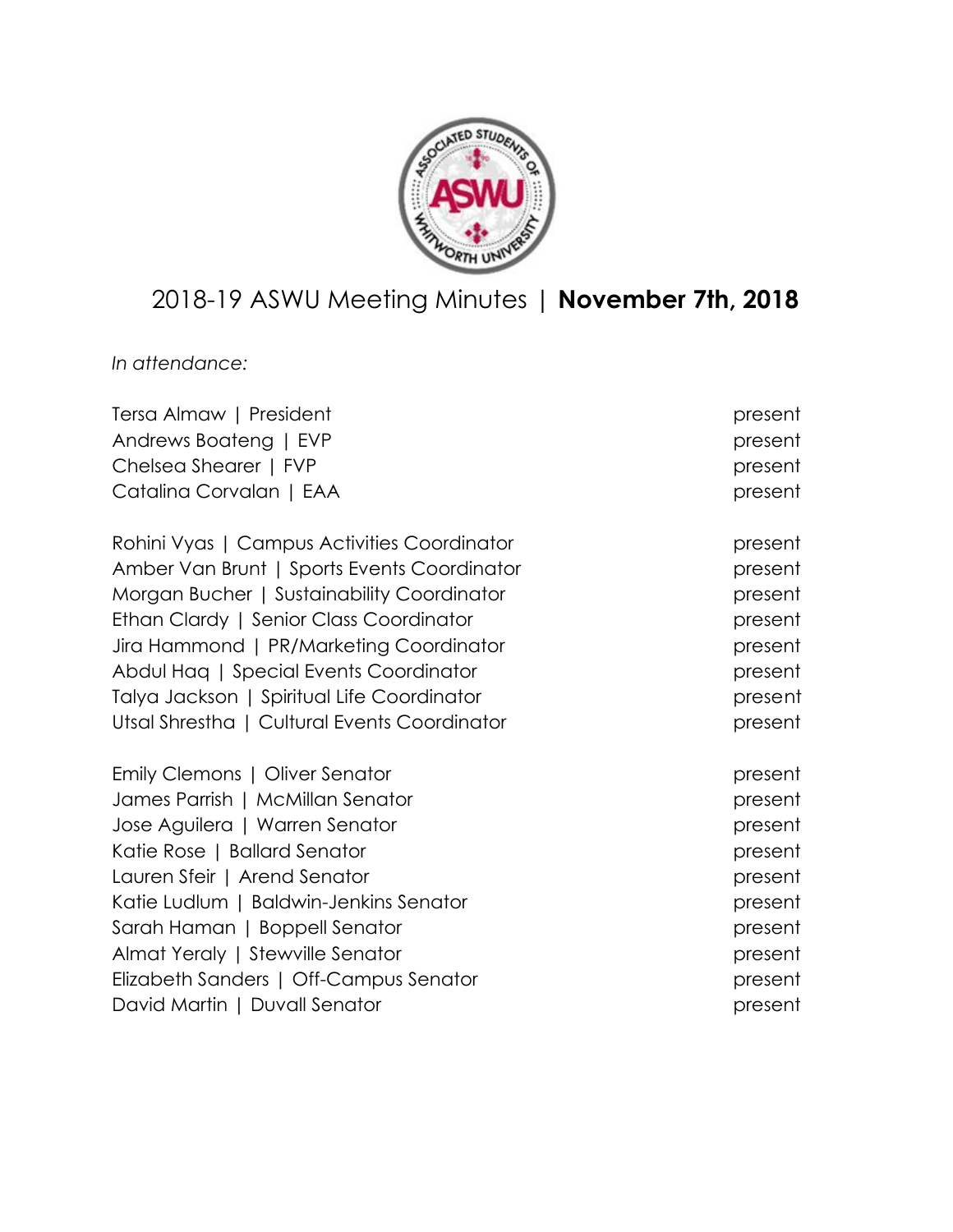| Pema Tshogyal   Off-Campus Representative                    | present |
|--------------------------------------------------------------|---------|
| Erik Blank   Off-Campus Representative                       | present |
| Grace Schmidt   Off-Campus Representative                    | present |
| Christopher Clay   Arend & Boppell Representative            | present |
| Mitchell Anderson   Baldwin-Jenkins & Stewart Representative | present |
| Gracey Gonzalez   Duvall & Oliver Representative             | present |
| Ehizogie Agbontaen   Warren Representative                   | present |
| Karen Sobtafo   Global Engagement Representative             | present |

Meeting brought to order at 5:01 PM in ASWU Chambers. Mission Statement read by Katie L. Minutes from 10/31/2018 approved unanimously.

## **BELIEF Conference**

 $\overline{\phantom{a}}$  , where  $\overline{\phantom{a}}$  , where  $\overline{\phantom{a}}$  , where  $\overline{\phantom{a}}$  , where  $\overline{\phantom{a}}$ 

## **Melissa Osorio | mosorio19@my.whitworth.edu**

Hello, my name is Melissa, and I'm a coordinator this year for the BELIEF Conference, which is happening Feb 22-23rd of next year, 2019. We want to get students to volunteer for this event. Our mission is to bring 70 students from West Central, North Central and Rogers community, and we need 70 mentors from campus to host them, have activities with them and connect with them. Please include that in newsletters for your dorms; very appreciated.

There's a quick application on google forms for that, which I've sent to Andrews, so he can get it to you.

I also wanted to say that we are having a food drive for North Central, and our goal is collecting 20,000 items, It's an ambitious goal, and we want to help them, so bring non-perishable items, like cereals, and we'll have boxes of collected in Dornsife, let your classmates know. It's low commitment, you can just drop off stuff there. Any questions?

**Sarah:** Is there a possibility to put boxes for halls? People will generally be too lazy to walk over there. Sad to say but true.

**Melissa**: I'll try to put one in HUB, I'll see. We are collecting in Dornsife until Nov 6th, and their deadline is November 11th, so we can still continue to take stuff for them if people do.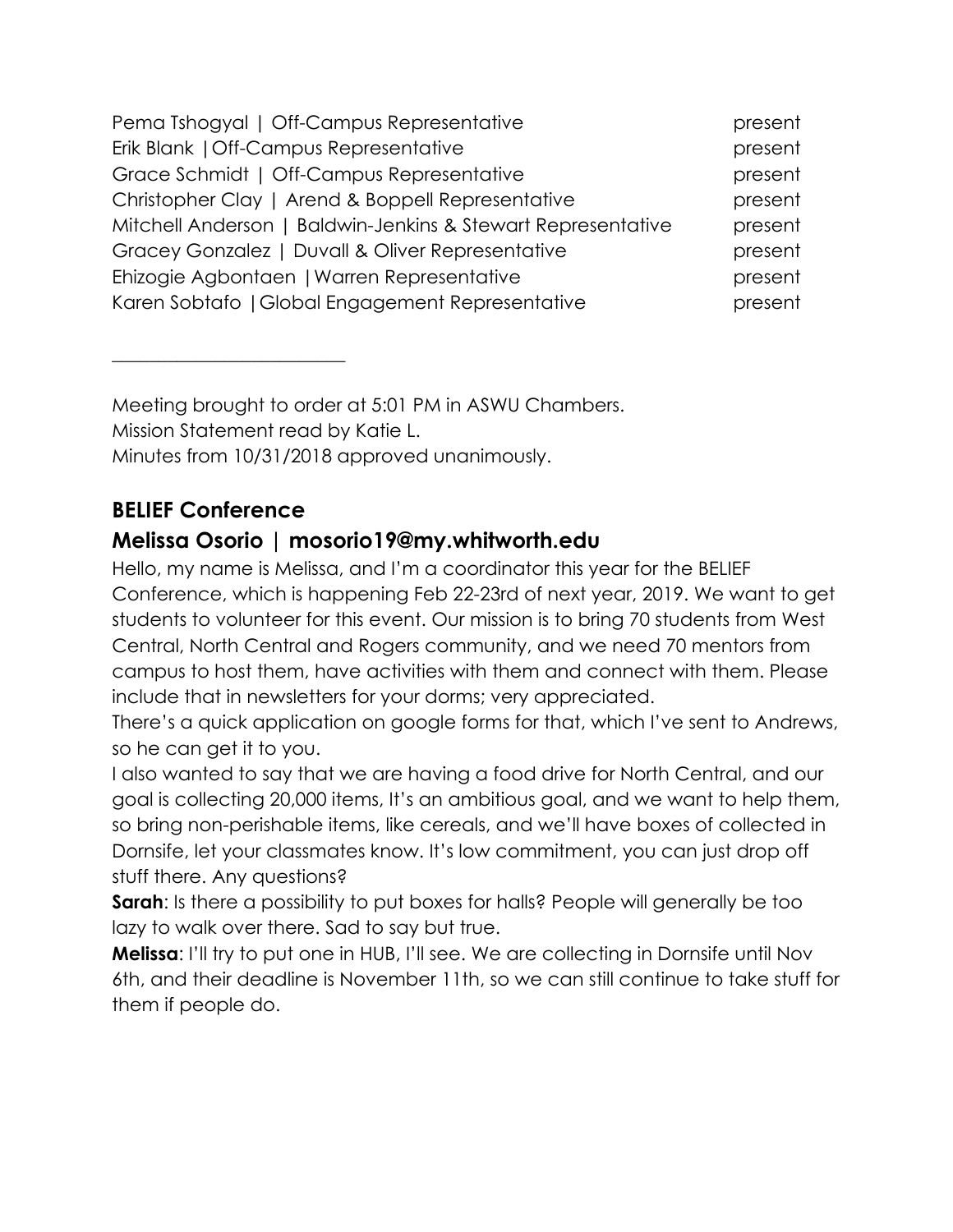## **FVP Updates Unallocated and Capital**

**Chelsea**: Unallocated: \$18,708.94 Capital: \$20,000.00

## **Club Updates Psi Chi/ Psychology Club Rachel Reynolds | rreynolds19@my.whitworth.edu**

We try to connect students to faculty and staff in the department better. We hold Grad School Night in Spring, those are basically resources, and we talk about applications for grad school and field in psychology. We also have speakers, we had someone come. Our first event was Fall Kick off in a professor's house, it's a good connection, discussed what the semester looks like. Grad school night, I already explained.

We had a "Psy Solving Problems" night, in which speakers came. So Psy Chi applications are due November, let Rachel know for that. We create T-Shirts for our department, these will be going on sale soon. Our service project this semester will be to create cards for Christmas season, and deliver them to nursing homes.

## **Catholic Fellowship**

### **Emily Cahill | ecahill20@my.whitworth.edu**

For our club schedule, each first Wednesday of the month, we have Adoration, Confession and Communion with music. On the 2nd Weds, we meet and have discussions from John Paul II, and how feminism and sexuality fit in church. On 3rd Wed is Caprice, where we ask juicy questions, fun, and on the 4th Wed, it's a regular club meeting.

We have Women's small group Sundays 8:30-9:30, and Men's, but they are figuring their time out currently, should be Thu 7:30-8:30. We had a froyo event Oct 12th, and a cookie fundraiser. We are planning on a Feb 1-3rd retreat, where we meditate with members, nuns, it'll be good. We have meetings 7-8:30 in Chapel. Questions? You can contact Emily, at ecahill20@my.whitworth.edu.

### **Speaker Proposals**

**Chelsea**: Just as a refresher, for speakers that come to campus, they have to go through club charter, goes to Jason, comes to Assembly. Fun stuff happened, so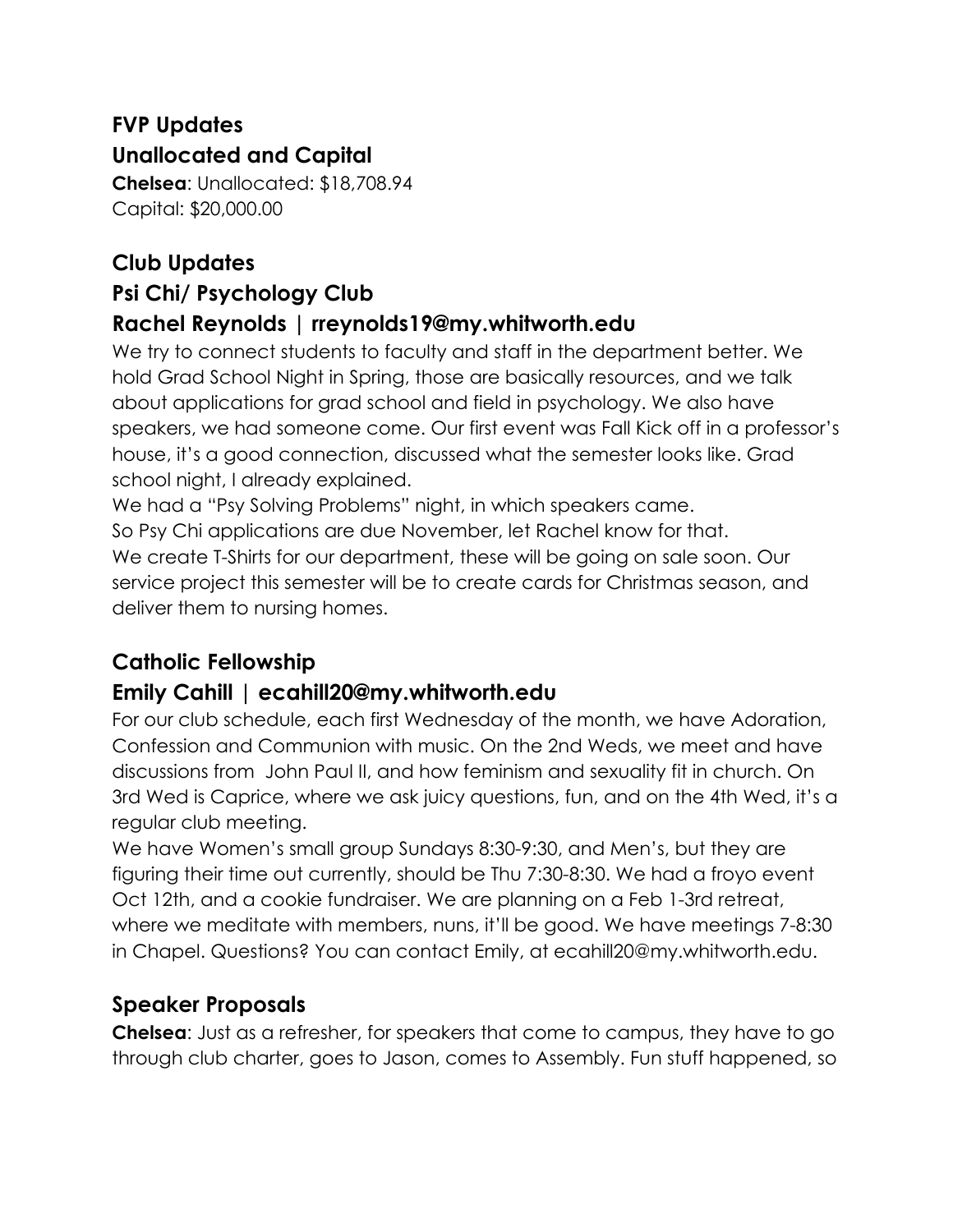now to you. One of the clubs here should talk about it for 3 min and club will vote.

**Abebaye**: Hello, I'm the President of UMOJA, and for this event, we are teaming up with BSU. The idea is to educate the Whitworth community about Kwanzaa, about why celebrate it, the importance and significance, and we plan to bring EWU professor Dr. Okera Nsombi, who teaches African American studies, and it will be awesome to have him here. We hope to have the whole campus engage, and learn why Kwanza is important to celebrate.

**Chelsea**: Only voting members vote right now.

**Andrews**: Discussion?

**Sarah**: I wanna go, I'm excited.

**Lizzie**: I move to approve the speaker.

**Katie R**: Second.

#### **Motion to Approve BSU/UMOJA Speaker**

Approve: 18 Opposed: 0 Abstained: 0

**Chelsea**: If that was a shocking process, might be good time to read bylaws! **Sarah**: Last year, there was a talk about this too, and it was sending this prior to meeting, so we could research the speaker for ourselves. **Teri**: Will do.

## **EVP Updates**

### **Office Hrs. for Senator**

**Andrews**: Senators, send me your office hours and times you'll be at primetimes, so I can go around and chat with you. Sweatshirts, I feel I've talked enough, yall are handling it pretty well.

## **Student Highlight**

This week, we have Alex Mowery; Alex encouraged lots of Whitworth students to vote in midterm elections. Thank you for that. Anybody here that didn't vote?

## **President Updates**

### **Constitutional Reform Committee**

**Teri**: A group of us meet weekly, and we look at ways to update the Constitution so that it works for us, not against us. Went through Articles 8-13. Made some revisions. First, we added and specified the executive committee.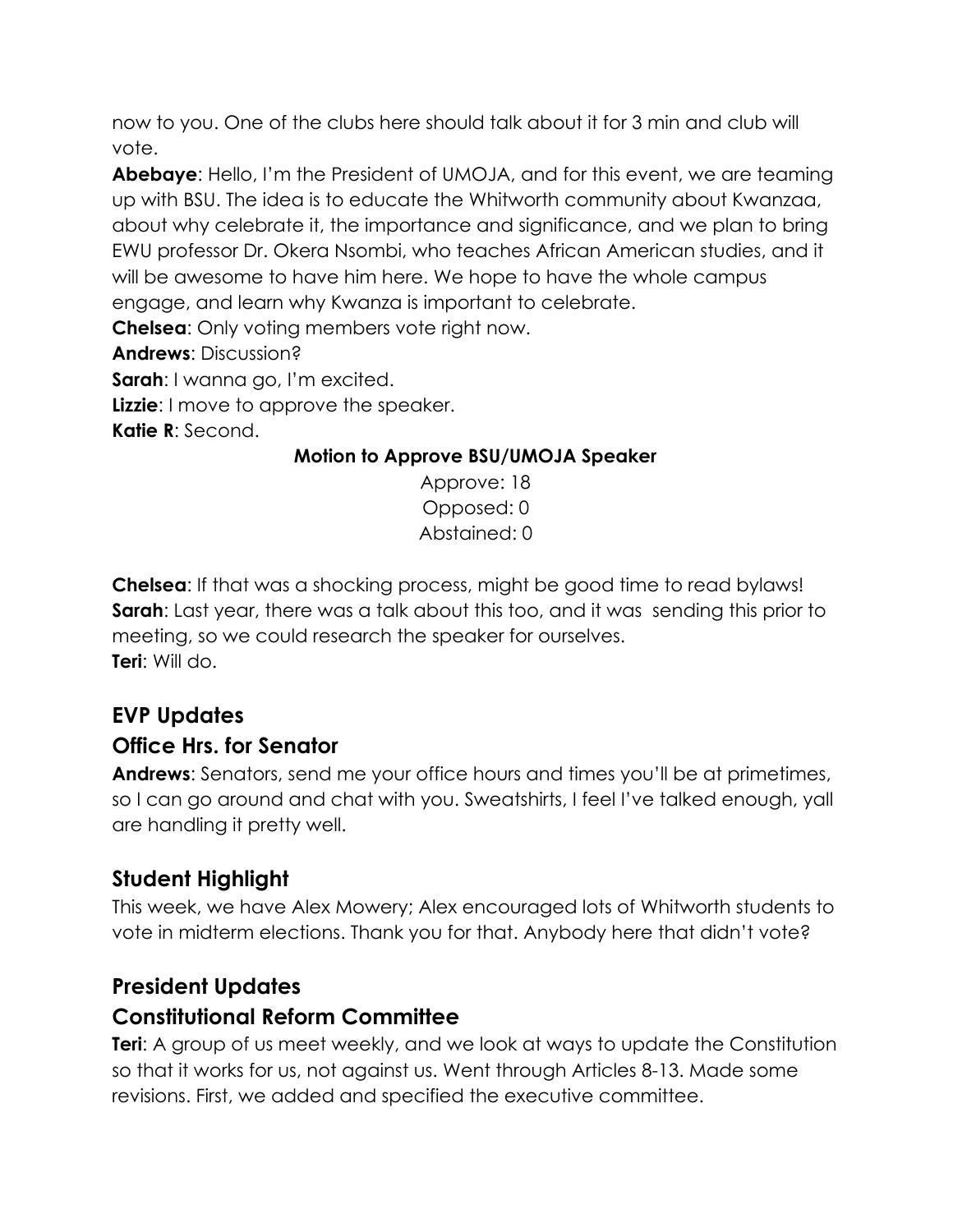**Andrews**: Basically, it wasn't specific enough, so anyone could come up and qualify themselves or others.

Alex M: I haven't heard about this committee. Is it restructuring, or semantics? **Katie R:** Mainly adjusting the wording, so that it's more clear, so we can understand the Constitution better.

**Teri**: Lots of gray area, so anyone could come in different angles.

**Sarah**: Lot of places didn't make sense, it was revised and revised, hadn't been completely revised since 1 Charter Coordinator and Theme House Senator, and Media not being an official part of ASWU, even though it doesn't change it's relationship in any way.

Alex: Will require us students to vote?

**Teri:** At end of this process, we vote on full constitutional changes, yes.

**Chelsea**: The section within the Financial Vice President has "to", doesn't make sense.

**Teri:** On code of conduct, it was currently including that all club members should have a 2.5 GPA, adhere to mi980's. Substantial changes so far was making a new potential position, the Clubssion statements, etc., and although we'd ideally like that, it'll be the officers that do that.

**Sarah:** It was worded so that ASWU has to check every member of every club, so now we are just putting that club leadership only, and they are responsible for their people.

**Teri**: We've also just clarified organization, to distinguish ASWU as it's own organization versus the Assembly. We added that President will choose a review board for when the moment arises, because technically it should otherwise be made in beginning of school year, and we also wanted to create it so that members are objective, and outside of ASWU. Students at large is smaller ratio, because ASWU members who know more about this organization have that voice, but students are still present and active.

Also, in Section 10, recall can only be used within the same academic year. Since it's not the same year, and the same voting members have gone, we wanted to clarify that.

**Sarah**: That in section 10, in red, is Robert's Rule, and is already a thing, and we just added to make it more clear, because there were students saying why couldn't we vote things off that had been done last year.

**Teri**: ⅔ vote makes it harder to revise,, for resolutions.

**Jason:** The group agreed resolutions are really important, and changing it to <sup>3</sup> a from majority shows it's a higher percentage than just half, and that it's widely supported. In case something passes that's archaic, that we learn in 50 years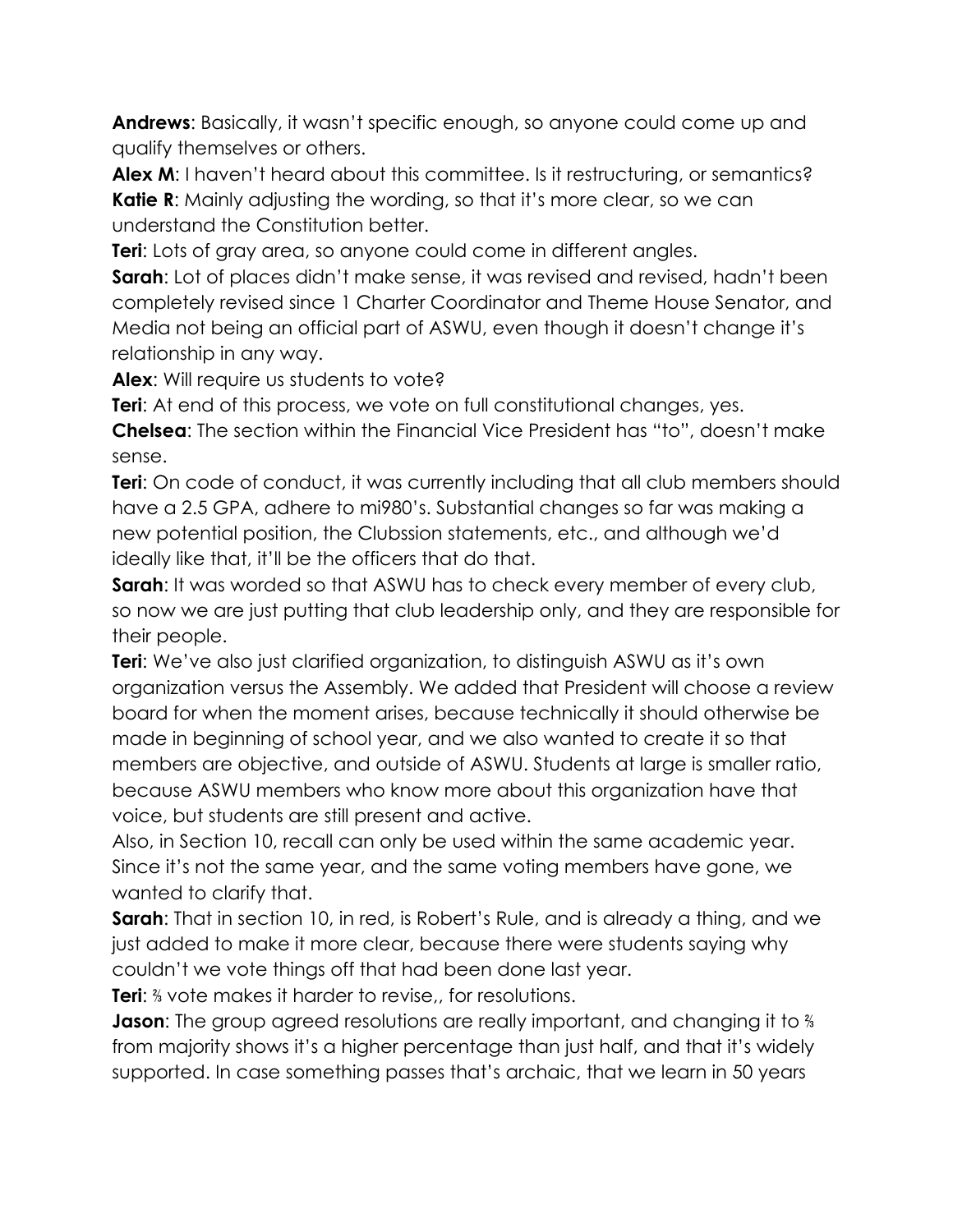later it doesn't make sense, we can get rid of that, show that we don't want that out there. What example did we say?

**Sarah:** If ASWU would have a resolution passed in past that women can't be in leadership.

**Jason**: Right, so students now could veto that resolution that is archaic.

**Teri:** And Section 12, we just made it more specific to say "organization" than just ASWU. So now we vote, comments?

**Erik**: Move to approve

**Lizzie**: Second.

#### **Motion to approve Constitutional Revision in Articles VIII-XIII**

Approved: 18 Opposed: 0 Abstained: 0

### **Upcoming Events Monday Mania**

**Amber**: So next Monday, I'm super excited, things are coming together officially. Few notes, wear T-Shirts on Friday, I'll be wearing mine all weekend. Friday, I'll be tabling from 11-1:30 for it, I'll have candy, fliers, and tall people to promote event. Saturday morning we will do a decorating party for events coming up, my section will start at 9AM. You don't have to be there that early, can come in at 11.

Forgot to mention details about it; Monday Mania, largest pep rally of the year for campus, we'll have free t-shirts, pizza, dunk contest, prizes, gift cards, Nov 12th, doors open 8:45. First 100 people there get a long sleeve.

## **Off Campus 90's Night**

**Lizzie:** If you are off campus or senior, and will be working the event, you can get in for free, don't want ASWU members paying for their work. If you know seniors that live on campus, reach out to them, let them know they can come to the dance as well!

### **International Festival**

**Utsal:** Hello, everyone. Next week is cultural awareness week, starts Sunday goes to Friday. Top Chef is this Sunday, 4:30PM in dinner room. Tibet and Buddhist Philosophy on Tuesday, 7:00PM. Wednesday is Guatemalan Weaving, you'll have opportunities to participate, cool opportunity, 11AM-1PM. Then next day,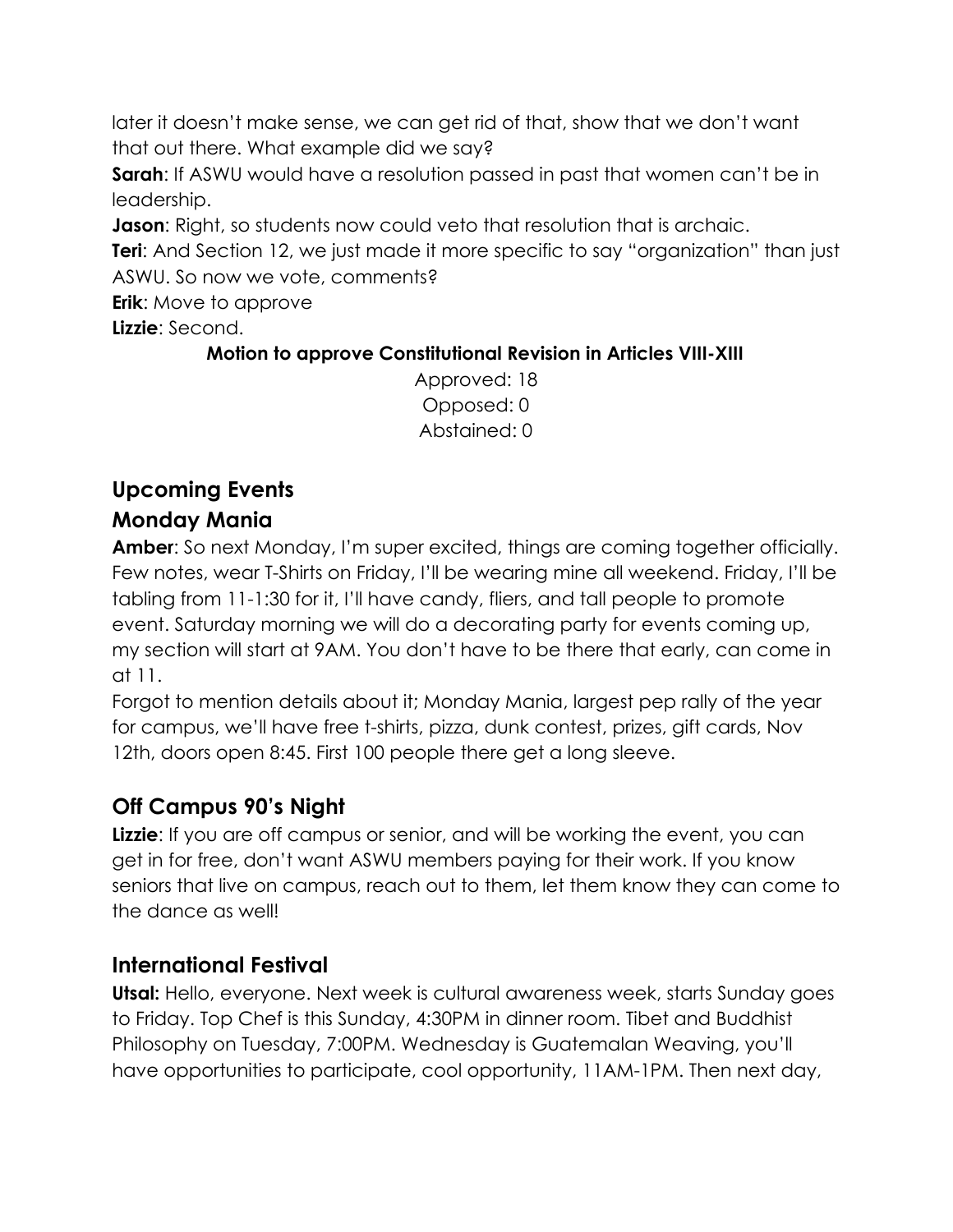we will have the International Education Forum 6:00PM. Friday will be International Festival, show is free. Expect to see you all there!

### **Oliver Twist**

**Emily:** Happening this Saturday, at 8:30. Jimmy John's agreed to cater me for free, really excited. We are expecting a higher number from last year, over 200 students then. Hopefully Hannah was right. Put it in your newsletters, and social media!

#### **Constituency Reports & Campus Vibes Arend**

Will officially order tomorrow. Deck the Halls will be happening, so far we are watching Nightmare before Christmas. No floods anymore, still working on TV.

## **BJ**

We're good, our sweatshirts just came in. Guy said that we're good, it's exciting. We want to have a Christmas party hopefully, so currently planning that.

#### **Stewart**

Nothing's changed. They replaced the window. All good. I'm surprised that they took only a week to do it.

#### **Duvall**

Sweatshirt guy finally got back to me, it's underway, sent an email for residents to purchase. Duvall dance planning just finished for Nov 30th, from 8-10, might clash with Boppell Coffeehouse, but it's an event only for Duvall, so it should be good.

#### **Oliver**

Oliver Twist coming up on Saturday, like I said. Sweatshirts will be arriving Sunday, delivered the 19th.

#### **Warren**

Finally getting more designs, people are voting. Friday I'm closing that, I'm calling the sweatshirt guy as soon as possible. Students have come up to me about white boards, will be submitting a requisition form soon, which will allow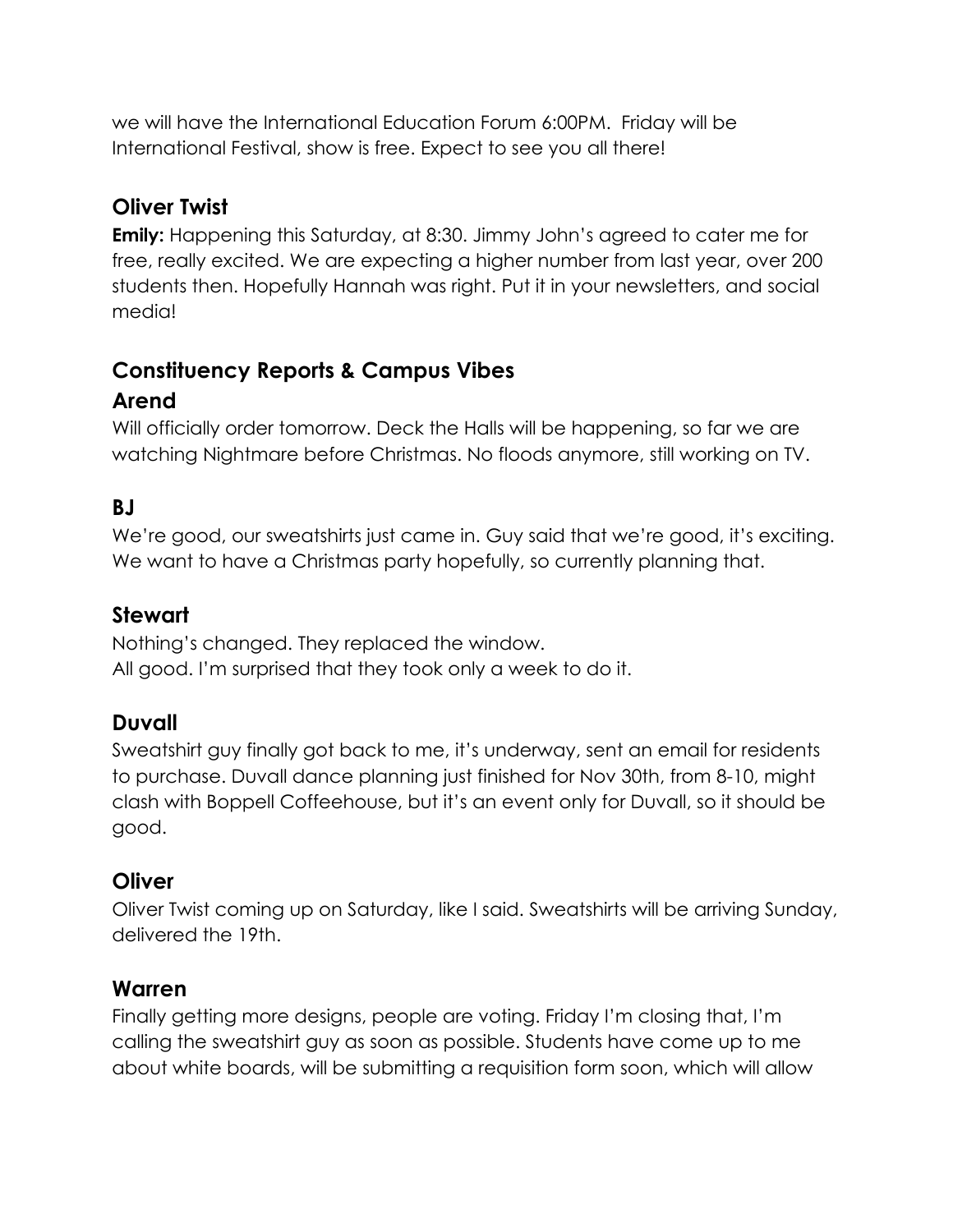students to use the lounge rooms to study. Requisition for white board on wall, or canvas that covers lounges, and is made of whiteboard.

#### **Boppell**

Been having trouble with sweatshirt dude, I had to wear him down, told me that on Monday website was going to be up, and on Tuesday it still wasn't up. Called, the person was out of office, asked if he can get that to me, so that's where I'm at. I'm prevailing. Anyways, Boppell Coffeehouse will be 8-10:30 in MPR, all done. I went to Idaho, because much cheaper. New syrups, since I checked expiration dates, and they were getting crusty. Will get snacks as date gets near, just need to set up, and team will do that. New ping pong paddles last week, everyone enjoying them.

#### **Ballard**

Operation Christmas Child is happening tomorrow, super excited, if you are interested in coming and filling a box, I encourage you to come. Thank you. Also, we got our sweatshirts!

#### **Mac**

Residents came forward, asked if possible to get pool table, been talking to them, seeing where they want it, and if everybody likes the idea, to possibly get it.

**Sarah**: Dont place it near windows.

### **Off campus**

Selling tickets for dance, \$5, \$6 *on day of,* \$7 in door. Have been talking to Morgan for composting, we are figuring out a plan to make a seminar on how to compost, over 30 houses interested. Really cool--working out details, in near future.

### **Global Engagement**

Been working with Utsal for cultural awareness week, exciting, and will be talking to freshmen international students soon, to see how they are fitting and feeling on campus. I will return with updates when that happens soon.